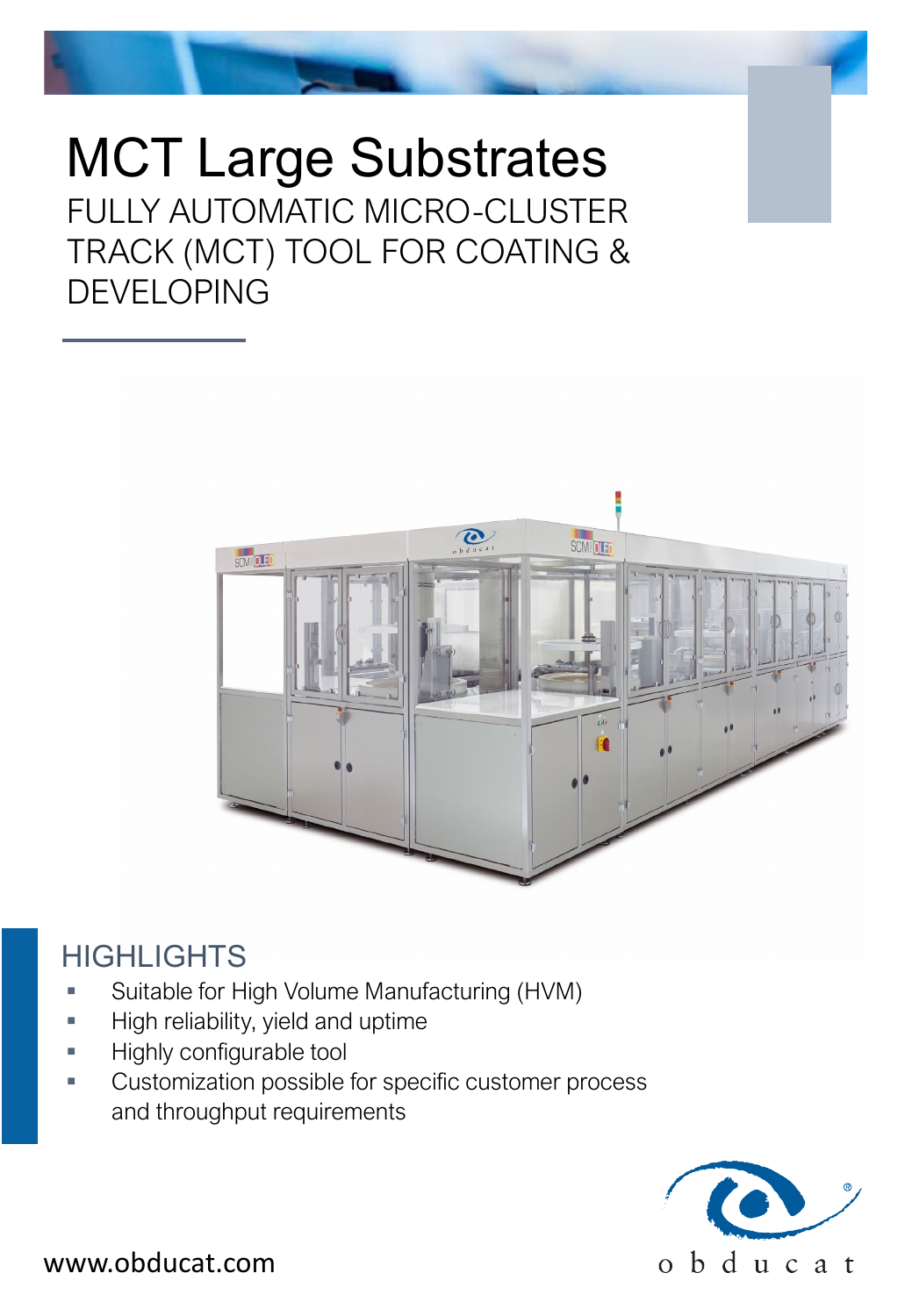# MCT Large Substrates GENERAL INFORMATION & TECHNICAL DATA

### **Key Features**

Obducats MCT Large Substrate system provide excellent performance as a result of the embedded cutting-edge solutions derived from many years close cooperation with our customers.

This ensures that the system is prepared for current and future high-volume manufacturing (HVM) requirements at a competitive Cost-of-Ownership. The configuration flexibility of the MCT Large Substrates makes it adaptable to processing requirements in a wide variety of applications such as Optics, Displays and Advanced Packaging.

The system can handle substrate sizes from:

| <b>System</b>   | Substrate Ø | Square substrate  |
|-----------------|-------------|-------------------|
| <b>MCT 600</b>  | 600 mm      | 450 mm x 450 mm   |
| <b>MCT 775</b>  | 760 mm      | 540 mm x 540 mm   |
| MCT 1200        | 1000 mm     | 850 mm x 850 mm   |
| <b>MCT 1500</b> | $1400$ mm   | 1000 mm x 1000 mm |
|                 |             |                   |

### **Tool Configurations**

The standard MCT Large Substrates configuration is equipped with an I/O station and an multi axis robot system on a linear track. It can incorporate up to 10 modules configured for Coating, Developing and/or Thermal processing.

Coating is performed using the standard open process bowl and a standard vacuum chuck. This ensures a uniform and repeatable coating process. As an option the open bowl module can be replaced with our Rotating Covered Chuck Technology (RCCT™) module. (See tool options)

The developer can perform both puddle and spraybased processes.

The Thermal processing units can be equipped with up to 8 temperature plates in a stacker – hot plates, cool plates & HMDS vapor prime hot plate. The hot plates have a programmable temperature range up to 300°C and are equipped with programmable proximity pins.

The HMDS vapor prime hot plate has a programmable temperature range up to 200°C. The process is fully automated and adheres to all recognized safety standards.

- **Easy to operate windows-based PC with 22"** color touch screen
- **Unlimited process recipe / flow storage** capacity plus USB port
- Batch & process parameter tracking
- Ethernet port

### **Tool Options**

#### **Coater Module - Rotating Covered Chuck Technology (RCCT™)**

Obducat's revolutionary Rotating Covered Chuck Technology (RCCT™) process environment design provides for:

- **Completely sealed solvent saturated** atmosphere
- Minimal turbulence around the substrate eliminating rotational corner effects on squared substrates, enabling industry leading resist uniformity across the entire substrate at lower spin speeds.
- **Superior coating uniformity on submicron** layers as well as for thick resist layers compared to open bowl.
- Reduced process cost and improved environmental profile by lowering material consumption.
- Eliminating the need for Backside Rinse (BSR).

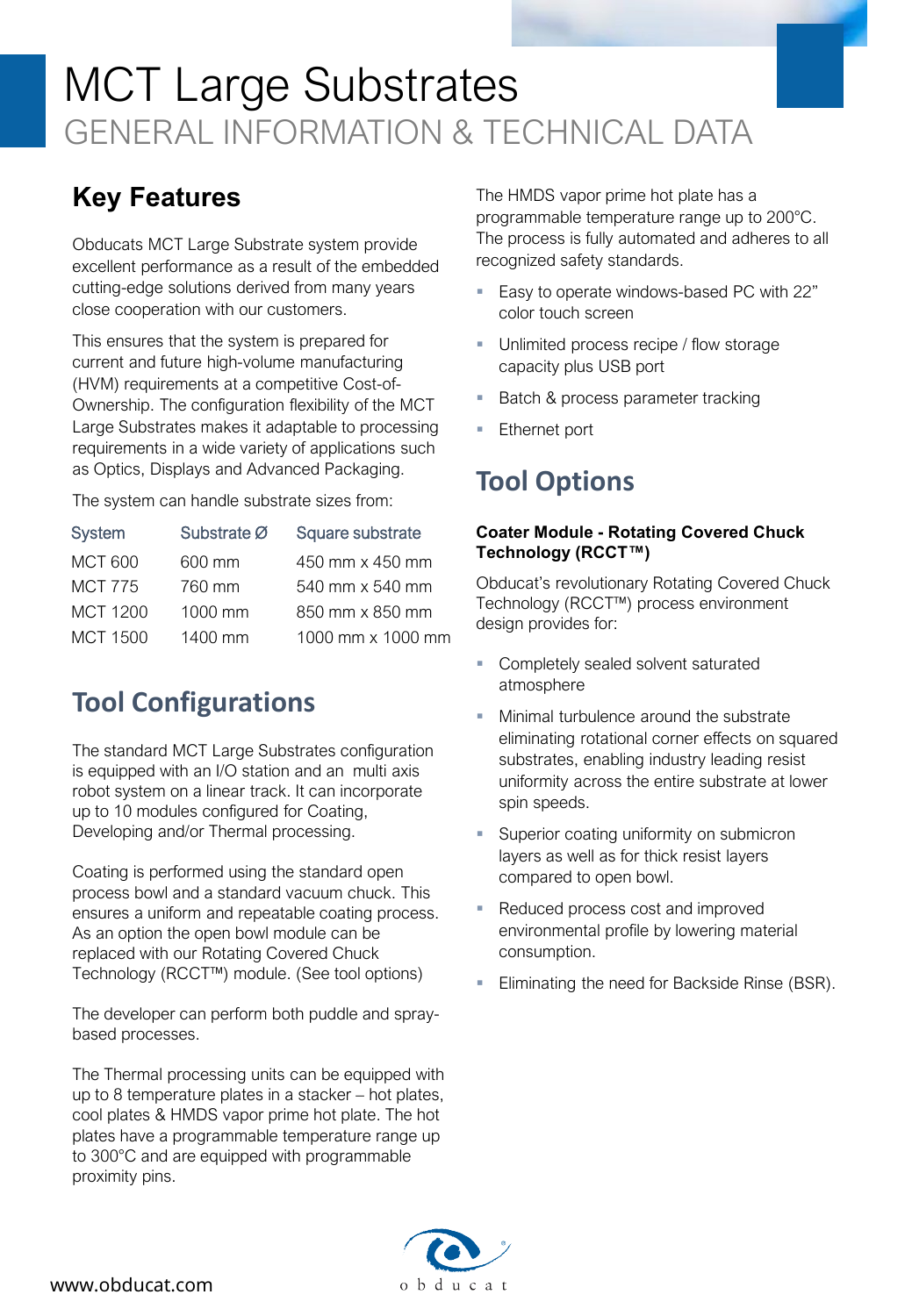# MCT Large Substrates GENERAL INFORMATION & TECHNICAL DATA

#### **Edge Bead Removal (EBR)**

Obducat's high performing EBR technology is used to remove the build-up of material at the substrate edges after spin coating. Removal of the edge bead prevents stepper focusing problems and any build-up of photoresist on the backside of the wafer. It also prevents 'chipping' of the photoresist that could cause contamination issues.

Obducat offers three types of EBR processes – standard solvent based, SmartEBR by either solvent based process or UV exposure process.

- The standard solvent based EBR process uses a programmable nozzle directing the solvent fluid towards the round substrates edge thereby removing the edge bead during spinning.
- For SmartEBR solvent based process the exact shape of a square substrate is first determined by a sensor. Knowing the geometry of the substrate, the system can remove the edge bead by moving the substrate while applying solvent from a programmable nozzle.
- For SmartEBR UV exposed based process, the exact substrate shape is similarly determined but in the following step the edge bead is exposed to UV light. This UV exposure allows for the edge bead to be removed in a later process step.

#### **Multiple Chuck solutions – Vacuum, Low contact**

#### Chuck solutions for coating:

- In case the backside has active areas, the use of an edge handling chuck with an edge exclusion of typically 4mm is recommended.
- Glass substrates are very sensitive to temperature gradients. Since vacuum substrate handling may cause such temperature gradients, Obducat offers glass substrate handling by corner suction cups with alignment pins minimizing these gradients.

#### Chuck solutions for Developing:

- For round substrates that are wet treated the low contact chucks are used, where the substate is held in place by supporting pins and centripetal force fixing it during the highspeed drying.
- Squared substrates are held at the corners by alignment pins using low contact chucks. The advantage of this chuck is the entire backside can be rinsed.

#### **Environmental Control Unit (ECU) and Filter Fan Units (FFU)**

To guarantee superior process stability and high yields, the tool can be equipped with an ECU, this will control the temperature and humidity in the processing area. FFU's can be connected to the ECU to ensure a particle free environment.

#### **Temperature controlled resist and chemical lines**

#### Photoresist:

A key process parameter for coating uniformity is temperature. To enable a high level of coating uniformity, the tool can be equipped with temperature-controlled photoresist lines that will enable a repeatable temperature level of the photoresist substrate to substrate at point of dispense.

#### Developer chemicals:

When chemicals are supplied from the fab supply or stored outside the cleanroom the temperatures are different to the cleanroom environment causing chemicals to react and perform differently with changes in temperature. This can result in processing variations. This option can ensure a repeatable temperature level of the chemical's substrate-to-substrate at point of dispense.

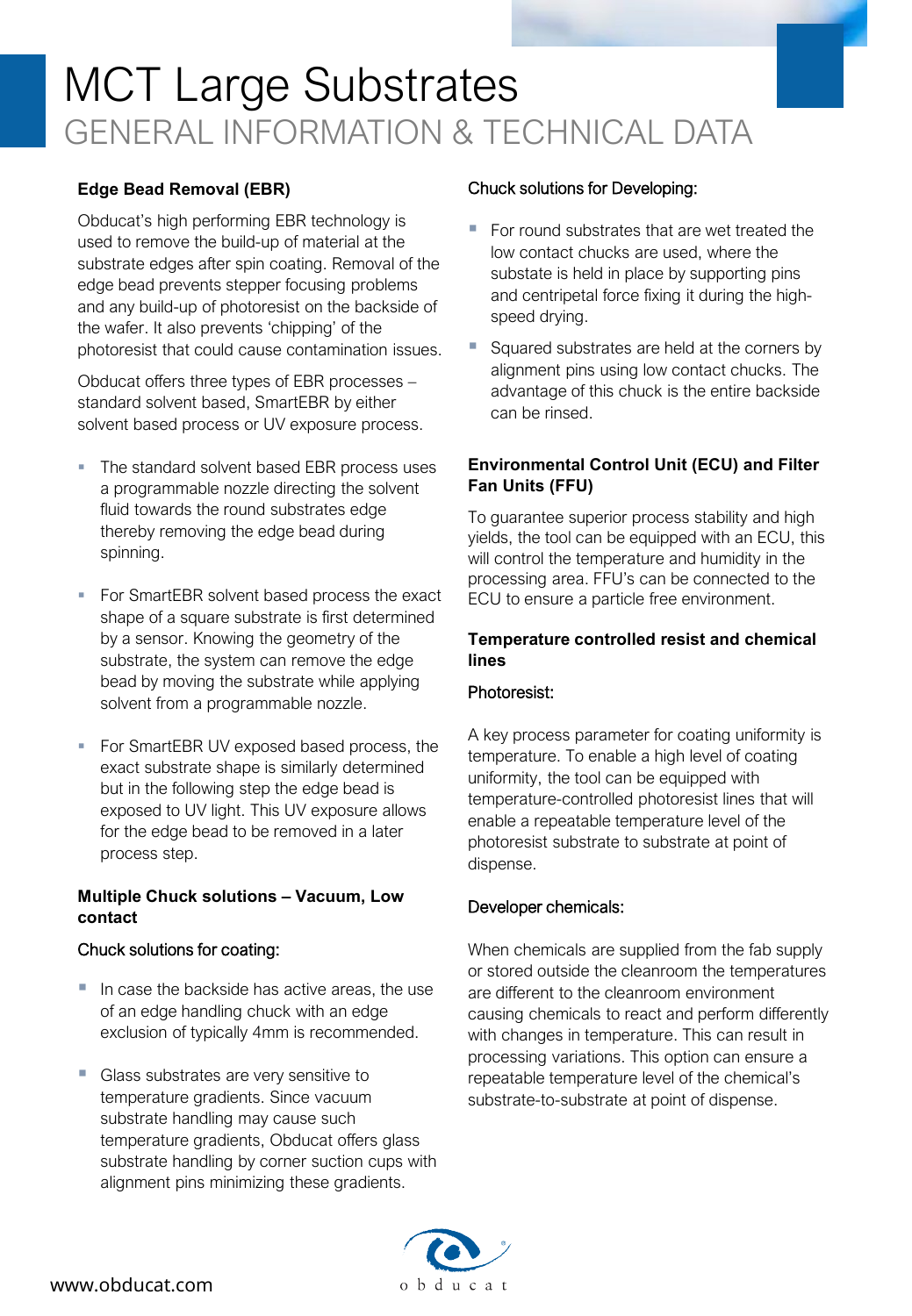# MCT Large Substrates GENERAL INFORMATION & TECHNICAL DATA

#### **In-line film thickness measurement**

The high performing measurement method uses white light interferometry, where a low pass filter blocks all wavelengths below 450 nm to protect photoresist from being exposed.

- **In-situ film thickness measurement in real-time** enables immediate quality control and yield monitoring.
- High speed wafer mapping with a programmable x-y stage can provide relevant data input towards root cause analysis of coating failures.

#### **Connection to wafer fab Manufacturing Execution Systems**

The tool can be configured to enable connection to various Manufacturing Execution System (MES) interfaces such as:

- SECS / GEM
- OPC/UA
- Customer specific interfaces



Various substrate handling systems are available to enable full customization.

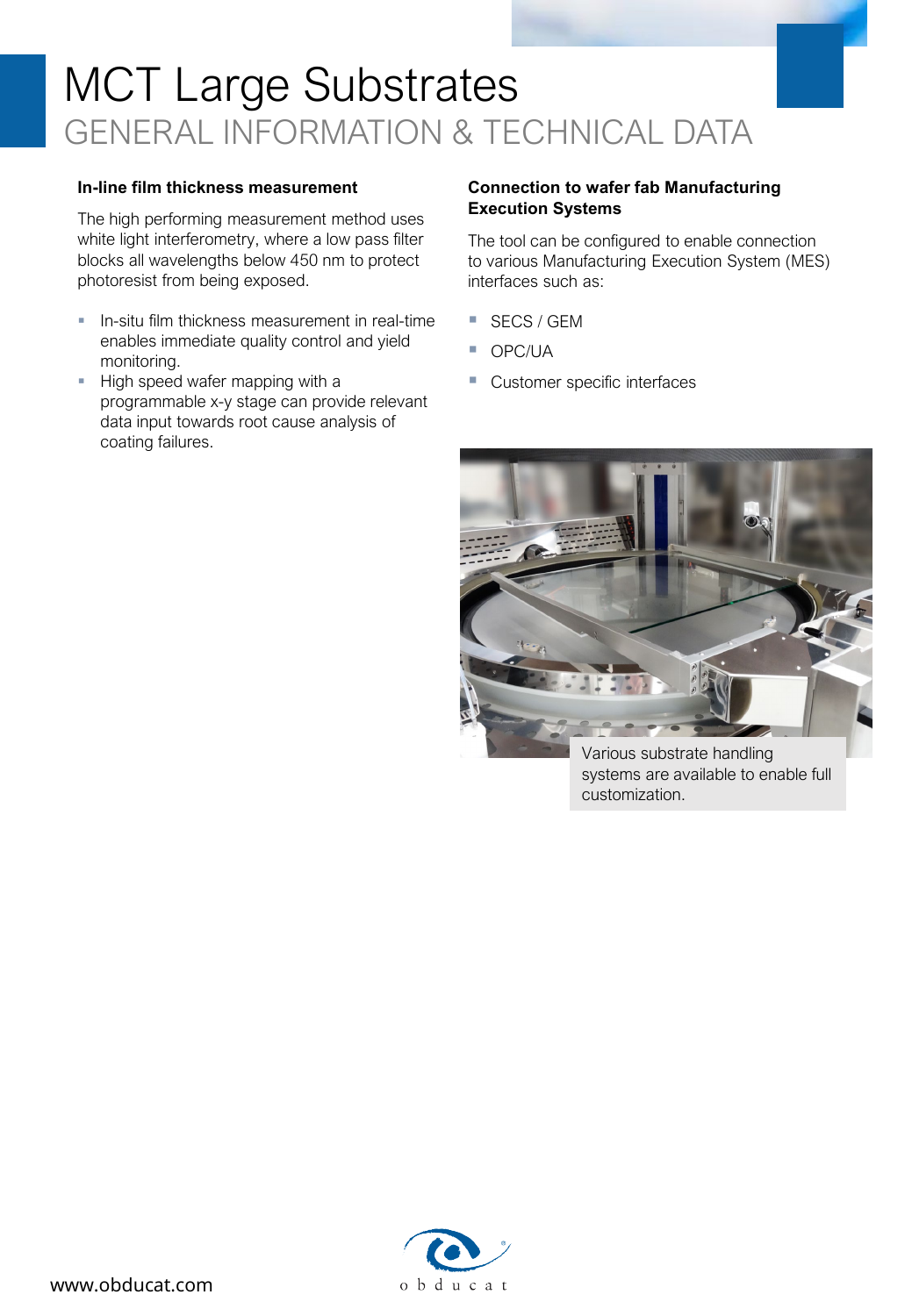## MCT Large Substrates TECHNICAL DATA

### **FACILITY REQUIREMENTS**

| Clean-room compability     | Class 10, ISO 4                                                            |
|----------------------------|----------------------------------------------------------------------------|
| <b>Room Temperature</b>    | $20-24$ °C                                                                 |
| <b>Relatively Humidity</b> | $40 - 55\%$                                                                |
| Power                      | 3 x 400 VAC / N / PE, 50 - 60 Hz, Amperes dependent on<br>substrate weight |
| Compressed Air (CDA)       | 8 bar                                                                      |
| <b>Vacuum</b>              | $-0,8$ bar                                                                 |
| Nitrogen (optional)        | $4,0$ bar                                                                  |
| DI-Water (optional)        | $4,0$ bar                                                                  |

### **SYSTEM DIMENSIONS**

**Dimensions W x D x H)** Dependent on number of modules **Weight Dependent on number of modules**